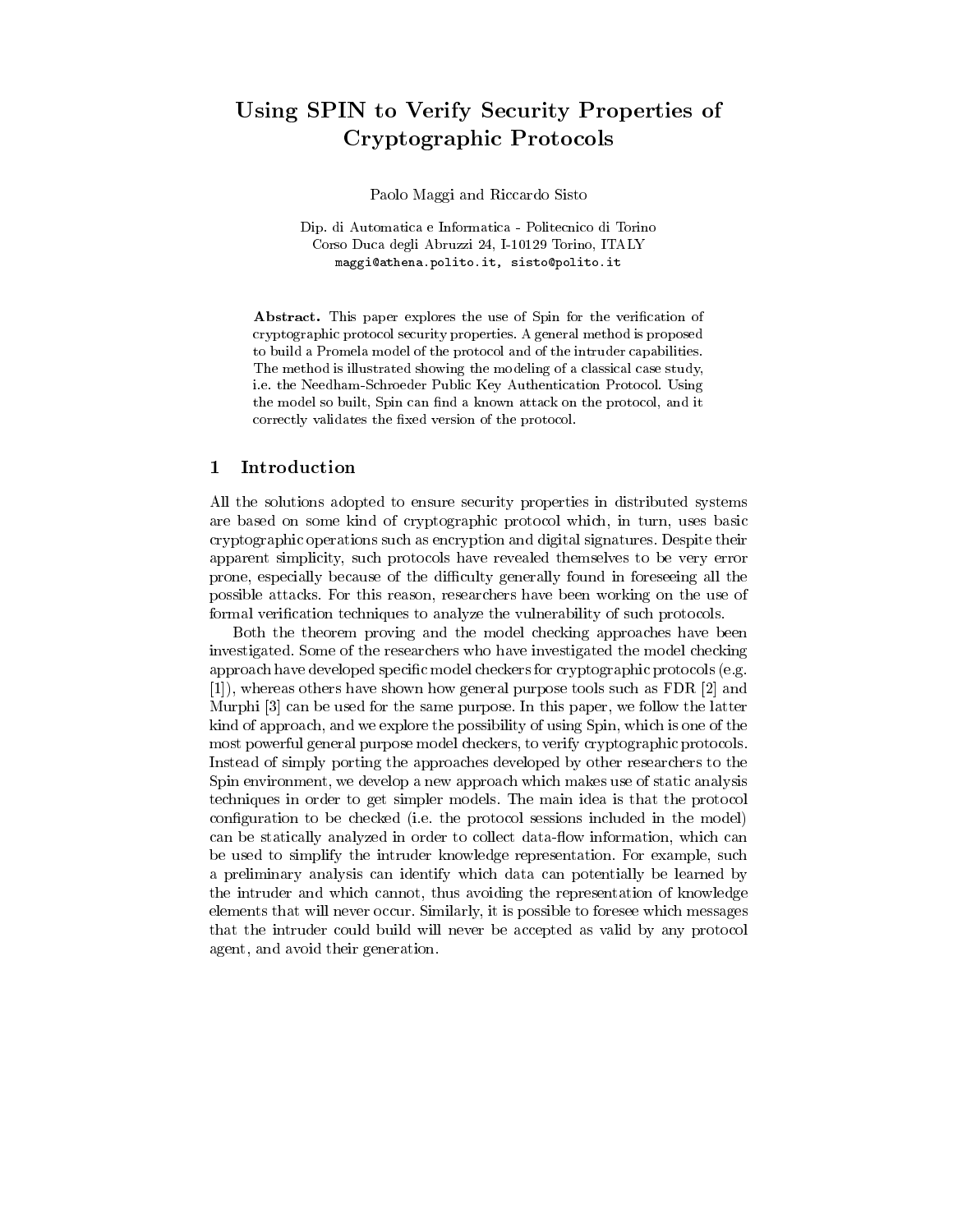The use of Spin for cryptographic protocol verification has already been proposed and discussed in [4], where, however, the author does not give a concrete proposal, but just some general ideas and evaluations of the complexity of the verification task.

This paper is organized as follows. In section 2, we briefly introduce the Needham-Schroeder Public Key Authentication Protocol, which will be used throughout the article to illustrate our modeling approach. In section 3, we present the basic choices and the main underlying principles of our modeling approach, whereas, in section 4, we give a detailed description of the procedure to build a Promela model of an instance of a cryptographic protocol, using the sample protocol as an example. In section 5, we present verification results related to the sample protocol. Section 6 concludes.

### 2 The Needham-Schroeder Public Key Protocol

The Needham-Schroeder Public Key Protocol [5] is a well known authentication protocol that dates back to 1978. It aims to establish mutual authentication between an *initiator*  $A$  and a *responder*  $B$ , after which some session involving the exchange of messages between  $A$  and  $B$  can take place.

As its name clearly suggests, the protocol uses public key cryptography [6, 7. Each agent H possesses a *public key*, denoted  $PK(H)$ , and a *secret key*  $SK(H)$ , which can be used to decrypt the messages encrypted with  $PK(H)$ . While  $SK(H)$  should be known only by H, any other agent can obtain  $PK(H)$ from a key server. Any agent can encrypt a message  $x$  using  $H$ 's public key to produce the encrypted message  $\{x\}PK(H)$ . Only the agents that know H's secret key can decrypt this message in order to obtain  $x$ . This property should ensure x secrecy. At the same time, any agent  $H$  can sign a message x by encrypting it with its own secret key,  $\{x\}SK(H)$ , in order to ensure its integrity. Any agent can decrypt  $\{x\}SK(H)$ , using H's public key.

The complete Needham-Schroeder Public Key Protocol [5] involves seven steps and it is described in figure 1, where  $A$  is an *initiator* agent who requests to establish a session with a *responder* agent  $B$  and  $S$  is a trusted key server.

Any run of the protocol opens with  $A$  requesting  $B$ 's public key to the trusted key server S (step 1). S responds sending the message 2. This message, signed by S to ensure its integrity, contains B's public key,  $PK(B)$ , and B's identity. If S is trusted, this should assure A that  $PK(B)$  is really B's public key. It is worth noting that the protocol assumes that A can obtain  $PK(A)$ , needed to decrypt message 2, in a reliable way. If this assumption is not true, an intruder could try to replace S providing an arbitrary value that A thinks to be  $PK(A)$ . Note also, that, as pointed out in [8], there is no guarantee that  $PK(B)$  is really the current B's public key, rather that a replay of an old and compromised key (however this attack can be easily prevented using timesptamps [8])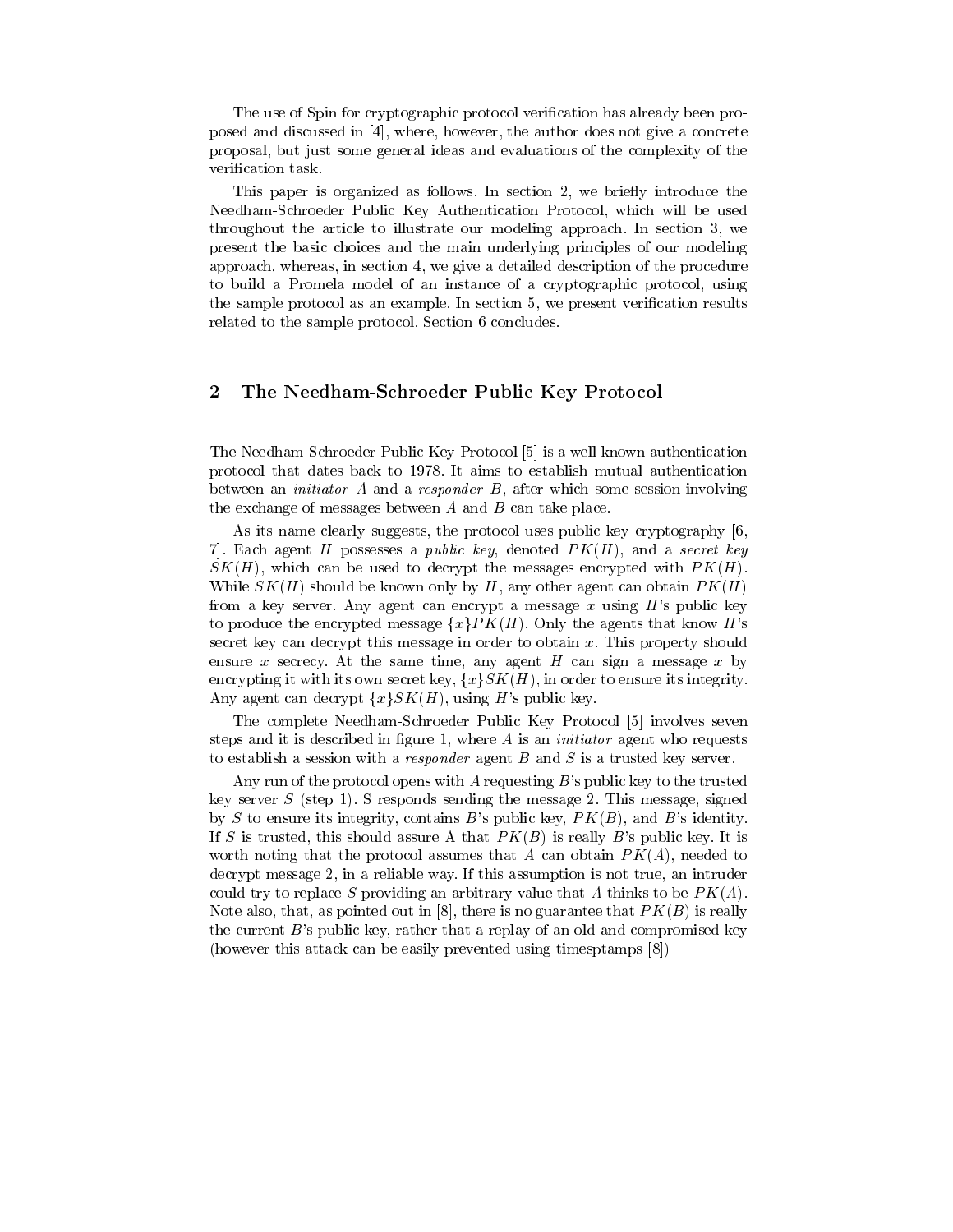

Fig. 1. The complete Needham-Schroeder Public Key Protocol.

Once obtained B's public key, A selects a *nonce*<sup>1</sup> Na and sends message 3 to  $B$ . This message can only be understood by  $B$ , beeing encrypted with its public key, and indicates that someone, supposed to be  $A$ , whishes to autheticate himself to B.

After having received message 3, B decrypts it using its secret key to obtain the nonce Na and then requests A's public key to S (steps 4 and 5).

At this point,  $B$  sends the nonce  $Na$  to  $A$ , along with a new nonce  $Nb$ , encrypted with  $A$ 'a public key (message 6). With this message,  $B$  authenticates itself to  $A$ , since, receiving it,  $A$  is sure that it is communicating with  $B$ , being B the only agent that should be able to obtain  $Na$  decrypting message 3.

To finish the protocol run, A returns the nonce  $Nb$  to B in order to authenticate itself to  $B$  (message 7).

Looking at the protocol, it is easy to observe as four of the seven steps can be removed if we assume that  $A$  and  $B$  already know each other's public keys. Indeed, messages 1, 2, 4 and 5 make up a protocol that aims to obtain A's and  $B$ 's public keys from a trusted key server  $S$ , whereas messages 3, 6 and 7 make up the real authentication protocol.

In the following of this paper, we will assume that all the agents already know each other's public keys and so we focus our attention on the reduced protocol obtained removing messages  $1, 2, 4$  and  $5$  and described in figure  $2$ .

 $\,$  A nonce is a random number generated with the purpose to be used in a sinige run of the protocol.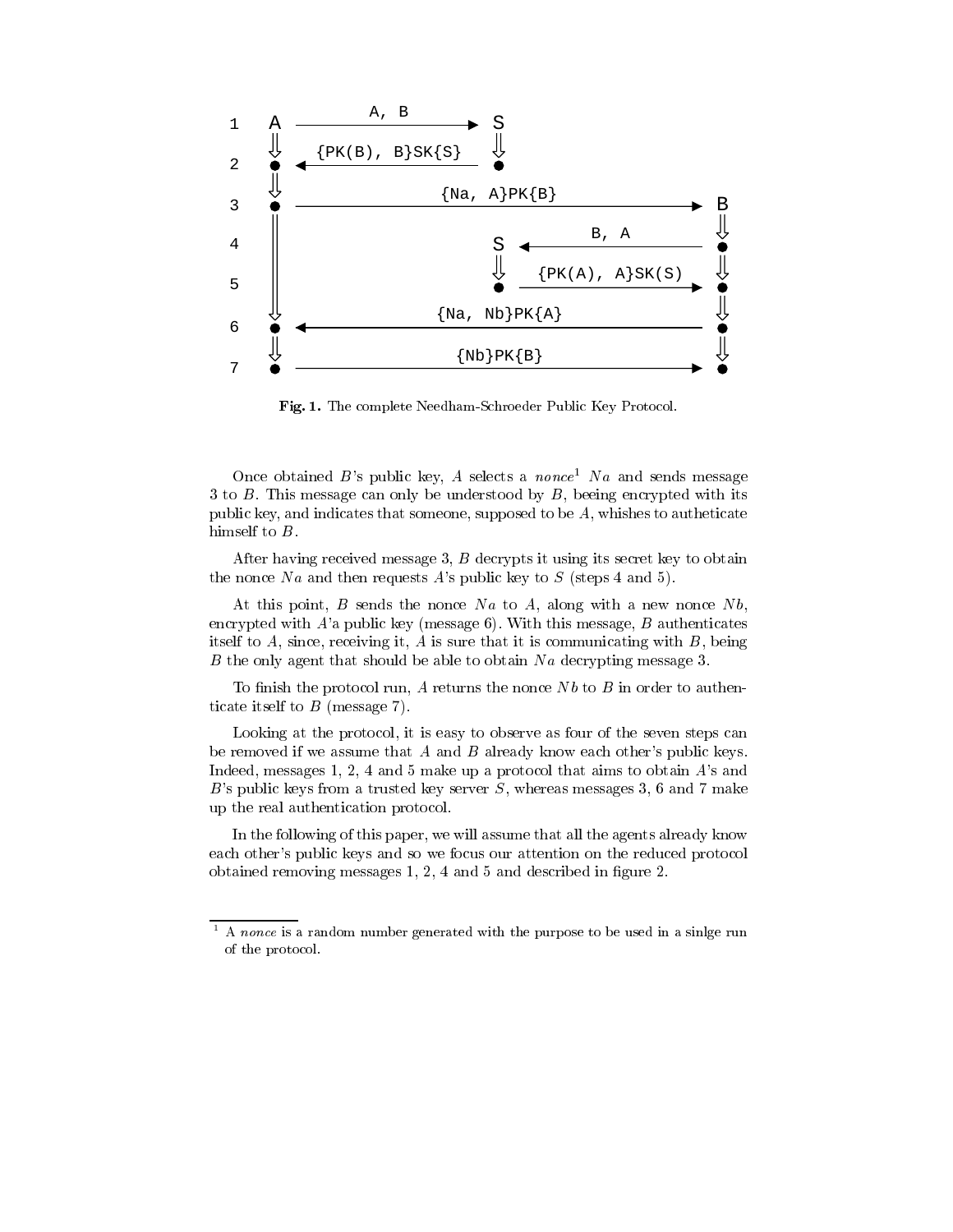

Fig. 2. The reduced Needham-Schroeder Public Key Protocol.

#### 3 Modeling cryptographic protocols with PROMELA

Formal models of cryptographic protocols are typically composed of a set of principals which send messages to each other according to the protocol rules, and an intruder, representing the activity of possible attackers.

Since such models are meant to reveal possible security flaws in the protocols and not flaws in the cryptosystems used by the protocols, cryptography is modeled in a very abstract way and it is assumed to be "perfect". This means  $that:$ 

- { the only way to decrypt an encrypted message is to know the corresponding key;
- ${\bf -}$  an encrypted message does not reveal the key that was used to encrypt it;
- ${\it -}$  there is sufficient redundancy in messages so that the decryption algorithm can detect whether a ciphertext was encrypted with the expected key.

Although such assumptions are obviously not completely true for real cryptosystems, they represent the properties of an ideal cryptosystem, so they are useful to isolate the flaws of the protocol itself. In other words, any flaw found with this model is a real protocol flaw, but it is possible that the model does not reveal other weaknesses due to the used cryptosystems.

Both the principals and the intruder are represented in our models by means of Promela processes that communicate with each other through shared channels. More precisely, we have a different process definition for each protocol role, and a process definition for the intruder. Principals do not communicate with each other directly but all the messages they send are intercepted by the intruder which eventually will forward them to the right addressee. This approach has been followed by other researchers too (e.g. [1]) and avoids redundant execution paths.

The intruder can interact with the protocol in any way we would expect a real-word attacker to be able to do, but at the same time it is also able to behave like a normal user of the computer network. For this reason other principals may initiate protocol runs with it. It is even possible that the intruder behaves as a set of different cooperating malicious users.

At any instant, the behavior of the intruder depends on the knowledge it has acquired. Before a protocol run starts, it is assumed that the intruder knows only a given set of data. For example, such data normally include the intruder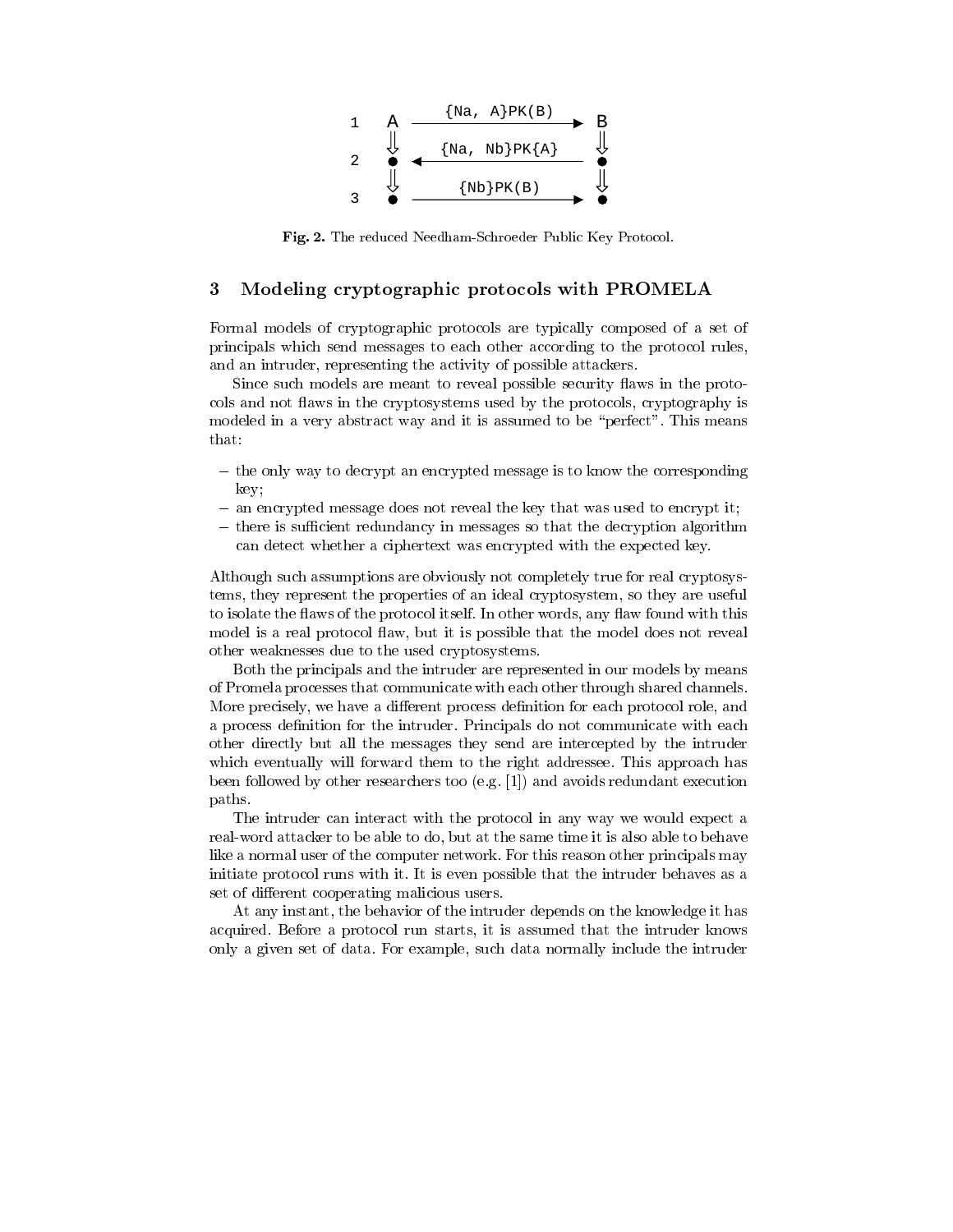identity(ies), its public and private keys, the identity of the other principals, their public keys, and, possibly, any secret keys the intruder shares with other principals.

Every time the intruder intercepts a message, it can increase its knowledge. Indeed, if the intercepted message or part of it is encrypted and the intruder knows the decryption key, it can decrypt it and learn its contents. Otherwise, if the intruder is not able to decrypt the intercepted message or parts of it, it can remember the encrypted components even if it cannot understand them. Since we are interested in modeling the most powerful intruder, we assume it always learns as much as possible from the intercepted messages.

Of course, besides intercepting messages the intruder can also forge and send new ones into the system. These ones are created using all the items it currently knows. Since it is normally assumed that the intruder can also create new data items from scratch (e.g. nonces), and use them to forge new messages, this capability can be represented including one or more generic distinguished data items in the initial intruder knowledge. Such data items represent the ones the intruder will generate from scratch during the protocol runs.

Note that, even if a message can be forged by the intruder, it could be that it cannot be accepted by the receiving principal. This fact can be exploited to safely restrict the messages the intruder can generate, excluding the ones that will not be accepted by the receiving processes.

In order to have finite models, we follow the common practice of putting some restrictions on the modeled behaviors. First of all, the model can represent only a finite number of parallel protocol sessions. Each principal can be engaged in a finite number of runs of the protocol, each run being modeled by a different instance of the corresponding process definition. Nonces created during a protocol run are represented as process parameters, and are assigned different actual values at each process instantiation.

Another possible source of infinite behaviors is the intruder. In fact, it can in principle forge and send infinite different messages. A typical solution to this problem is to restrict the way the intruder can generate messages, e.g. by restricting the maximum complexity of the generated messages [2, 1] and by limiting the number of different data items it can generate by scratch. More recent works [9] have shown that such restrictions can be avoided by representing the messages that can be generated by the intruder symbolically, and by specializing them as soon as the receiving process performs some checks on them. In this paper we follow a simplied symbolic approach inspired by the one reported in [9], which consists of symbolically representing all the data items the intruder can generate from scratch as well as all the other complex data items it can generate from its knowledge by means of a single distinguished symbolic identifier. Such an identier is always part of the intruder knowledge. However, instead of saying that the intruder always sends a generic message which is then specialized, we statically determine all the possible specializations it can take, which are finite, and we use the symbolic identifier only for the leaves of the possible message structures.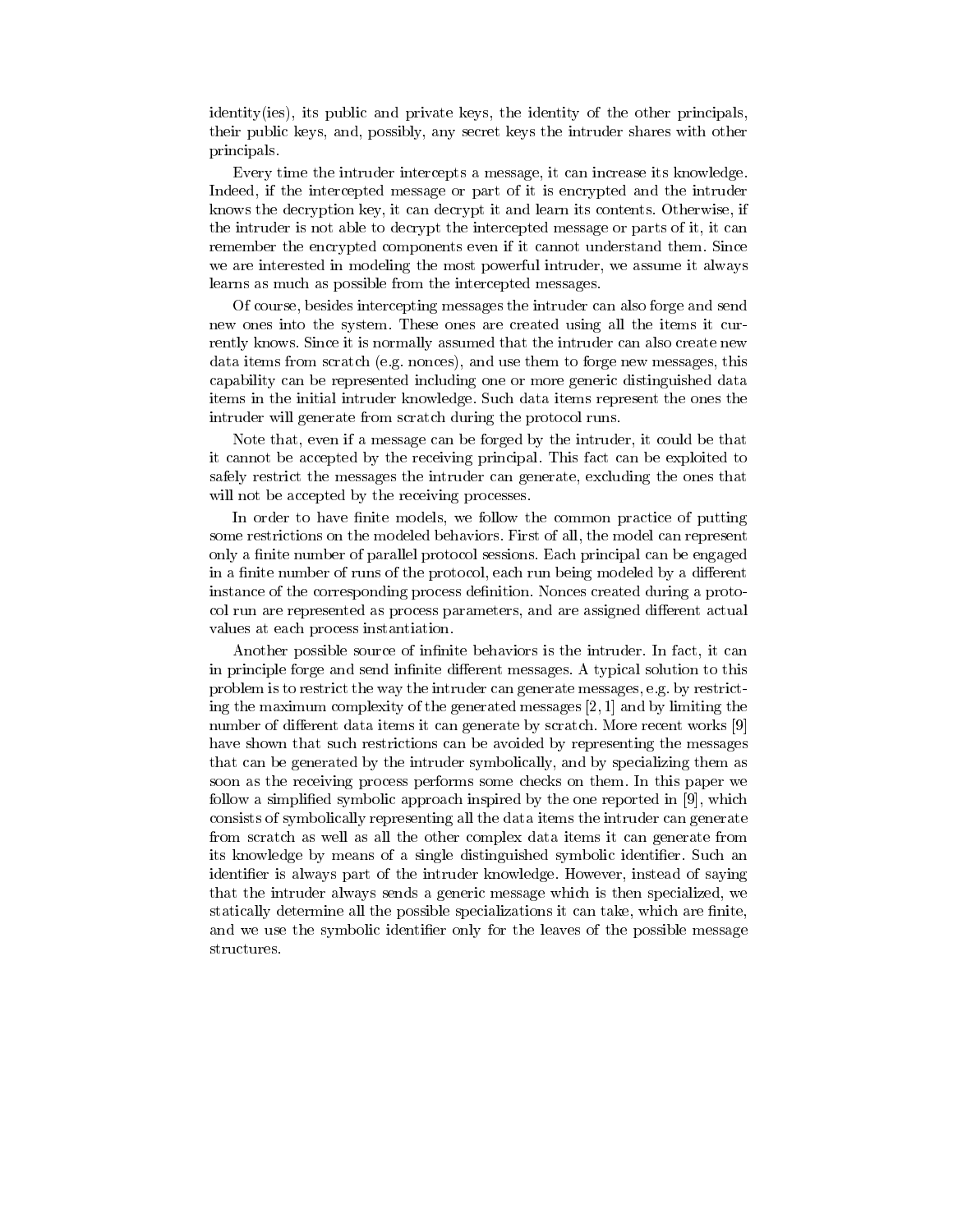# 4 Building the Promela model

In this section we describe a procedure to build a Promela model of a cryptographic protocol instance, to be used for security property verication. Such a procedure is illustrated using the reduced Needham-Schroeder Public Key Authentication Protocol as an example. The Promela model we build can be divided into two parts:

- ${\bf -}$  the description of the protocol rules and of the protocol instance
- { the description of the intruder behavior

The first part is quite simple and should be written manually, whereas the second part can be generated automatically.

The instance of the sample protocol we deal with is fairly small. It includes three principals:  $A, B$  and  $I, A$  plays the role of the *initiator*, whereas principal  $B$ plays the role of the *responder.* I is one of the possible identities of the intruder, so principal  $I$  can play any role.

### 4.1 The protocol instance model

The first step in the construction of the model is the definition of the finite set of names. With the term name we mean any distinguished identifier, key, nonce or data used in the protocol. As already explained, we also use a special name which symbolically represents nonces and other generic data items generated by the intruder. For our specific sample case, we need a name for each identity and a name for each nonce. The resulting set of names we will use is then defined as follows:

mtype =  $\{A, B, I, Na, Nb, gD, R\};$ 

where  $A$ ,  $B$  and  $I$  are the identities we consider,  $Na$  is the nonce generated by principal A, Nb the nonce generated by  $B$  and  $gD$  the symbolic representation of a generic data item used by the intruder. R is a service costant we will use in the intruder process definition, as explained later on.

The second step in the construction of the model is the definition of the channels used by the principals to communicate with each other. A different global channel is defined for each different message structure used by the protocol. Of course, each protocol uses a finite number of different message structures, which can be easily identified by a simple inspection of the protocol messages. For example, the reduced version of the Needham-Schroeder Public Key Authentication Protocol uses only two message structures, i.e  $\{x_1, x_2\} P K(x_3)$  (a pair of elements encoded with a public key) and  $\{x_1\}PK(x_2)$  (a single element encoded with a public key). Since we want to enforce the fact that messages are always exchanged between the intruder and one of the other principals, we always specify the identity of the principal involved in the communication with the intruder as the first data exchanged on the channel, while we do not specify the identifier of the other party, because it is always the intruder. The subsequent data exchanged on the channel are the data components of the message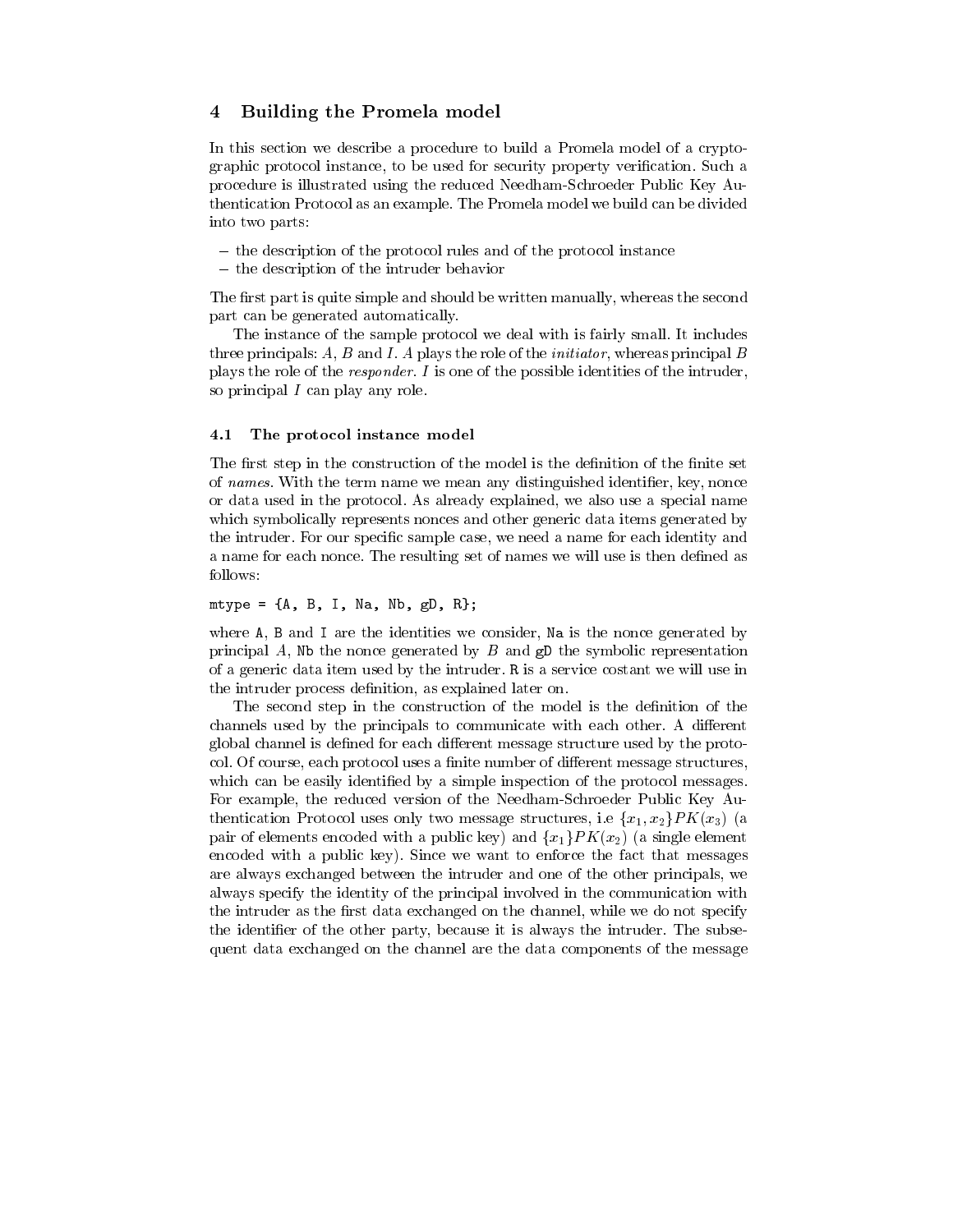in order of occurrence in the message. So for example, the two global channels for the sample protocol are defined as follows:

chan ca = [0] of {mtype, mtype, mtype, mtype}; chan cb = [0] of {mtype, mtype, mtype};

Channel ca is used to transfer messages of type  $\{x_1, x_2\}$   $PK(x_3)$ , whereas channel cb is used to transfer messages of type  ${x_1}PR(x_2)$ . If, for example, the process representing principal A has to send the message  $\{Na, A\}PK(B)$ , the following statement has to be used:

ca ! A, Na, A, B

where the first A represents the sender of the message, and the other three items represent the message components (in this case, B is considered as a component as well, since it uniquely identifies  $PK(B)$ ). The reception of a message by a principal is expressed similarly. Here it is possible to express any requirements on the received message as well. For example, to express the fact that A must receive a message of type  ${x_1, x_2}$   $PK(x_3)$ , and that it will accept as valid only messages with  $x_1 = Na$  and  $x_3 = A$ , we can use the following statement:

ca ?  $eval(A)$ ,  $eval(Na)$ ,  $x2$ ,  $eval(A)$ ;

where  $x2$  is a local variable. In general, since all the messages sent by the intruder have the indentity of the receiver as their left most item, when a *normal* host has to receive a message, it must also require that the first data item is its name, which means checking that the message is really addressed to it.

The next step in the model construction is the definition of the processes representing the various roles of the protocol. Such processes must be parameterized with the data that may change from session to session and from instance to instance. Their definition is the Promela representation of the sequence of message exchanges prescribed by the protocol. The definition must include also the recording of particular conditions that are useful in the expression of the security properties to be checked. For our sample protocol, we define proctype PIni which describes the behavior of the *initiator* as follows:

```
proctype PIni (mtype self; mtype party; mtype nonce)
{
 mtype g1;
        atomic {
        IniRunning(self,party);
        ca ! self, nonce, self, party;
      <u>Property</u>
      atomic {
        ca ? eval (self), eval (nonce), g1, eval (self);
        IniCommit(self,party);
```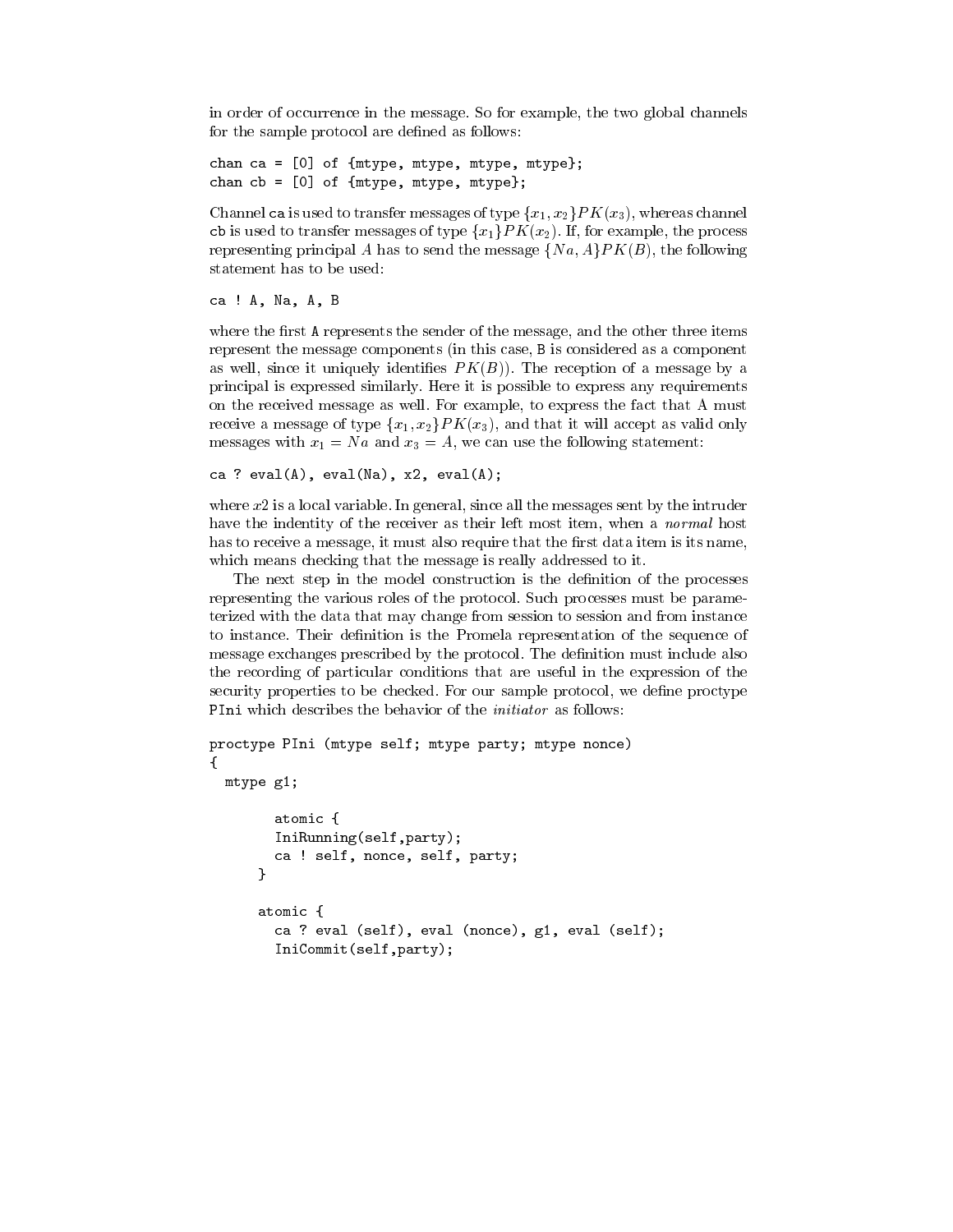```
cb ! self, g1, party;
          \mathcal{F}<u>Property</u>
\mathcal{F}
```
}

Parameter self represents the identity of the host where the initiator process is running, whereas party is the identity of the host with which the self host wants to run a protocol session. Finally, nonce is the nonce that the initiator process will use during the protocol run.

The atomic sequences have been used to reduce the amount of allowed interleavings and so to reduce the complexity of the model from the verication point of view.

IniRunning and IniCommit are two macros used to update the values of the variables recording the atomic predicates that are used to express the authentication properties. In order to explain this part, we have to explain the technique used for property specications, which is similar to the one presented in [2]. We say that a protocol agent X takes part in a protocol run with agent Y if X has initiated a protocol session with Y. Similarly, we say that a protocol agent X commits to a session with agent Y if X has correctly concluded a protocol session with Y. The fact that a responder with identity B correctly authenticates to an initiator with identity A can be expressed by the following proposition: A commits to a session with B only if B has indeed taken part in a run of the protocol with A. A similar proposition expresses the reciprocal property, i.e. the fact that an initiator with identity A correctly authenticates to a responder with identity B.

Each one of the basic propositions involved in the above properties can be represented in Promela by means of a global boolean variable which becomes true at a particular stage of a protocol run. In the protocol conguration we want to analyze, we have to express that initiator A and responder B correctly authenticate each other, so we need 4 variables, that we define as follows:

```
bit IniRunningAB = 0;
bit IniCommitAB = 0;
bit ResRunningAB = 0;
bit ResCommitAB = 0;
```
IniRunningAB is true iff initiator A takes part in a session of the protocol with  $B$ .  $ResRunningAB$  is true iff responder  $B$  takes part in a session of the protocol with A. IniCommitAB is true iff initiator A commits to a session with B. ResCommitAB is true iff responder B commits to a session with A.

Authentication of B to A can thus be expressed saying that ResRunningAB must become true before IniCommitAB, whereas the converse authentication property corresponds to saying that IniRunningAB becomes true before ResCommitAB. In the LTL formalism, such precedence properties can be expressed as:

```
{ [] ( ([] !IniCommitAB) || (!IniCommitAB U ResRunningAB) ) { [] ( ([] !ResCommitAB) || (!ResCommitAB U IniRunningAB) )
```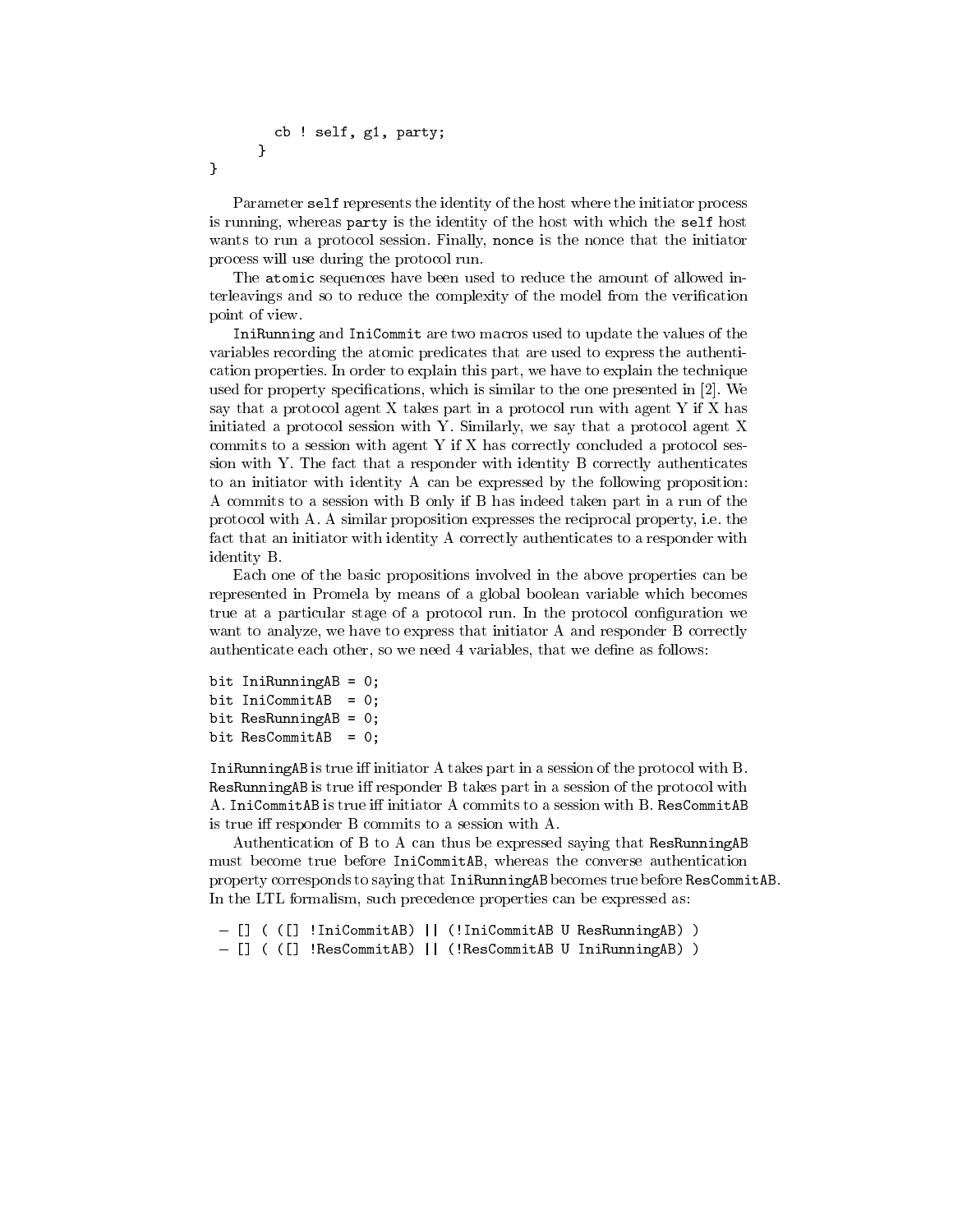So, the macros IniRunning and IniCommit used in the protocol definition update the values of the global variables IniRunningAB and IniCommitAB and are defined in Promela as follows:

```
#define IniRunning(x,y) if \
                        :: ((x == A) & (y == B)) -> Ini Running AB = 1:: else skip \
                                                              À
                        fi
#define IniCommit(x,y) if \
                                                              N
                        :: ((x==A) \& (y==B))-> \text{IniCommithB=1} \ \ \ \ \ \:: else skip \
                                                              X
                        fi
```
The proctype PRes of the *responder* processes is defined according to the same principles as follows:

```
proctype PRes (mtype self; mtype nonce)
{
        mtype g2, g3;
        atomic {
          ca ? eval (self), g2, g3, eval (self);
          ResRunning(g3,self);
          ca ! self, g2, nonce, g3;
        \mathcal{F}}
        atomic {
          cb ? eval (self), eval (nonce), eval (self);
          ResCommit(g3,self);
        \mathcal{F}}
```
}

where parameter self represents the identity of the host where the responder process is running and nonce is the nonce it will use during the protocol run.

ResRunning and ResCommit are macros used to update the values of the global variables ResRunningAB and ResCommitAB and are defined as follows:

```
\# \text{define ResRunning}(x, y) \text{ if } \qquad \qquad \}:: ((x==A) \& (y==B))-> ResRunningAB=1 \
                      \therefore else skip \setminus\# \text{define } ResCommit(x,y) \text{ if } \qquad \qquad \backslash:: ((x == A) & (y == B)) -> ResCommitAB=1
                      :: else skip \
                      fi
```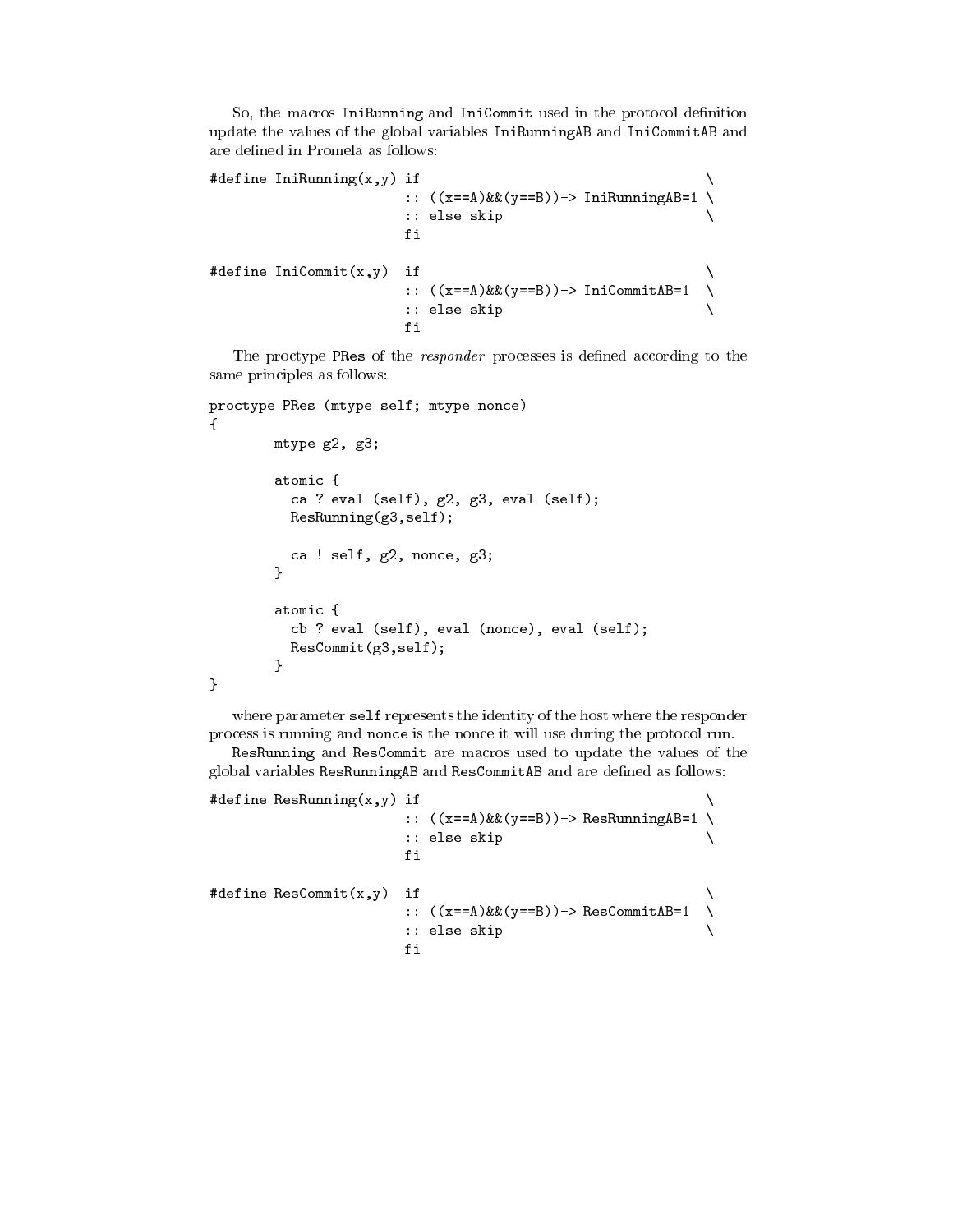At this stage it is also possible to define the protocol instance to be modeled. It is simply specied introducing a process instantiation statement in the init process for each instance of the initiator and for each instance of the responder. The init process must include also the instantiation of a process PI representing the intruder activity. PI is a process definition without parameters. Its construction is illustrated in the following section.

For our sample instance, we have the following init definition:

```
init
{
    atomic {
        i f
        :: run PIni (A, I, Na)
        :: run PIni (A, B, Na)
        fi;
        run PRes (B, Nb);
        run PI ();
    }
}
```
The if statement specifies that principal A may initiate a protocol run with any other principal, i.e. either with B or with I. A similar statement is not needed for the responder, because it cannot decide the party with which it must

#### 4.2 The intruder model

The automatic construction of the intruder process definition requires a preliminary static analysis in order to collect all the needed information.

First of all, we need to determine the sets of possible values taken by the free variables occurring in each protocol process. For our sample protocol, such variables are g1, g2 and g3. This operation can be performed using a simple data-flow analysis. For example, since initiator processes never check the value of g1, but they simply pass it on, such an analysis will yield that in principle g1 can assume any possible value, i.e. Na, Nb, gD, A, B and I. The same argument is valid for variable  $g_2$ , while, since  $g_3$  is used as an host identifier, the analysis will yield that it can assume only the values A, B and I.

A second static analysis is then needed to restrict the potential intruder knowledge representation to the minimum actually needed. First of all we have to define the intruder's initial knowledge, which, in our sample, is made up of the identities and the public keys of all the principals of the system, i.e. A, B and I, the intruder own private key, and the generic data gD. Such a knowledge can increase when the intruder intercepts messages. If we compute all the possible messages the intruder can intercept during the protocol run we can deduce also which are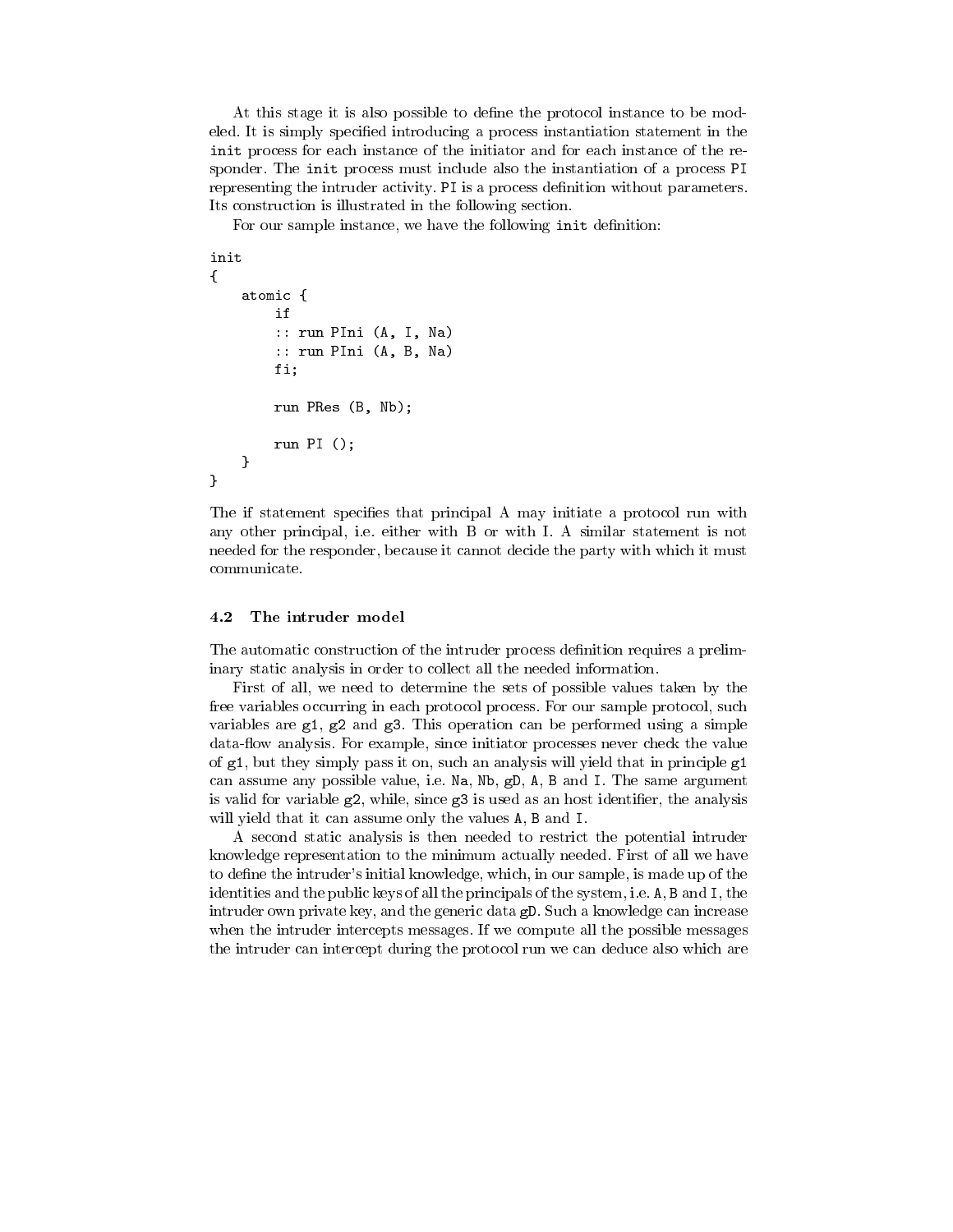| Received message                      | Learned item                |  |
|---------------------------------------|-----------------------------|--|
| $\overline{\{Na, A\}PK(I)}$           | Na                          |  |
| $\{Na, A\}PK(B)$                      | $\{Na, A\}PK(B)$            |  |
| $\overline{\{Na\}PK(I)}$              | Na                          |  |
| $\{Nb\}PK(I)$                         | Nb                          |  |
| $\{gD\}PK(I)$                         |                             |  |
| ${A}PK(I)$                            |                             |  |
| ${B}PK(I)$                            |                             |  |
| ${I}PK(I)$                            |                             |  |
| $\{Na\}PK(B)$                         | $\{Na\}PK(B)$               |  |
| $\{Nb\}PK(B)$                         | $\{Nb\}PK(B)$               |  |
| ${gD}PK(B)$                           | ${gD}PK(B)$                 |  |
| ${A}PK(B)$                            | ${A}PK(B)$                  |  |
| ${B}PK(B)$                            | ${B}PK(B)$                  |  |
| ${I}PK(B)$                            | ${I}PR(B)$                  |  |
| $\{Na, Nb\}PK(I)$                     | Na,~Nb                      |  |
| $\{Nb, Nb\}PK(I)$                     | $\overline{Nb}$             |  |
| $\{gD,Nb\}PK(I)$                      | Nb                          |  |
| $\{Na, Nb\}PK(A)$                     | $\{Na, Nb\}PK(A)$           |  |
| $\{Nb, Nb\}PK(A)$                     | $\{Nb, Nb\}PK(A)$           |  |
| $\{gD, Nb\}PK(A)$                     | $\{gD,\overline{Nb\}PK(A)}$ |  |
| ${A, Nb}$ $PK(I)$                     | Nb                          |  |
| ${B, Nb}$ $PK(I)$                     | Nb                          |  |
| $\{I,Nb\}PK(I)$                       | Nb                          |  |
| $\overline{A, Nb}$ $\overline{PK(A)}$ | ${A, Nb}$ $PK(A)$           |  |
| ${B, Nb}PK(A)$                        | ${B, Nb}PK(A)$              |  |
| $\{I, Nb\}PK(A)$                      | ${I, Nb}PK(A)$              |  |

Table 1. Knowledge elements that the intruder can eventually acquire

the possible messages the intruder can add to its knowledge. For example, if the intruder intercepts the message  $\{Na, A\}PK(I)$  it can learn the nonce Na. In order to avoid the representation of redundant knowledge elements, we assume that the intruder always records the learned items in their most elementary forms. For example, if message  $\{Na, A\}PK(I)$  is intercepted, we assume that the intruder records only N<sub>a</sub>, and not the whole message  $\{Na, A\}PK(I)$ , since this message can be built from  $Na$  and from  $A$ , which is always known to the intruder. In other words, the intruder records a complex message in its knowledge only if it cannot decrypt it. For example, if the intruder intercepts the message  $\{Na, A\}PK(B)$ , it can only remember the message as a whole.

Knowledge items are represented in the intruder process PI by means of local boolean variables. For atomic data items (names) such variables have the same name of the data item itself, with the 'k' prefix. For example, variable kNa represents the knowledge of  $Na$ . Similarly, the knowledge of structured data items can be represented by means of bit variables whose names have the 'k'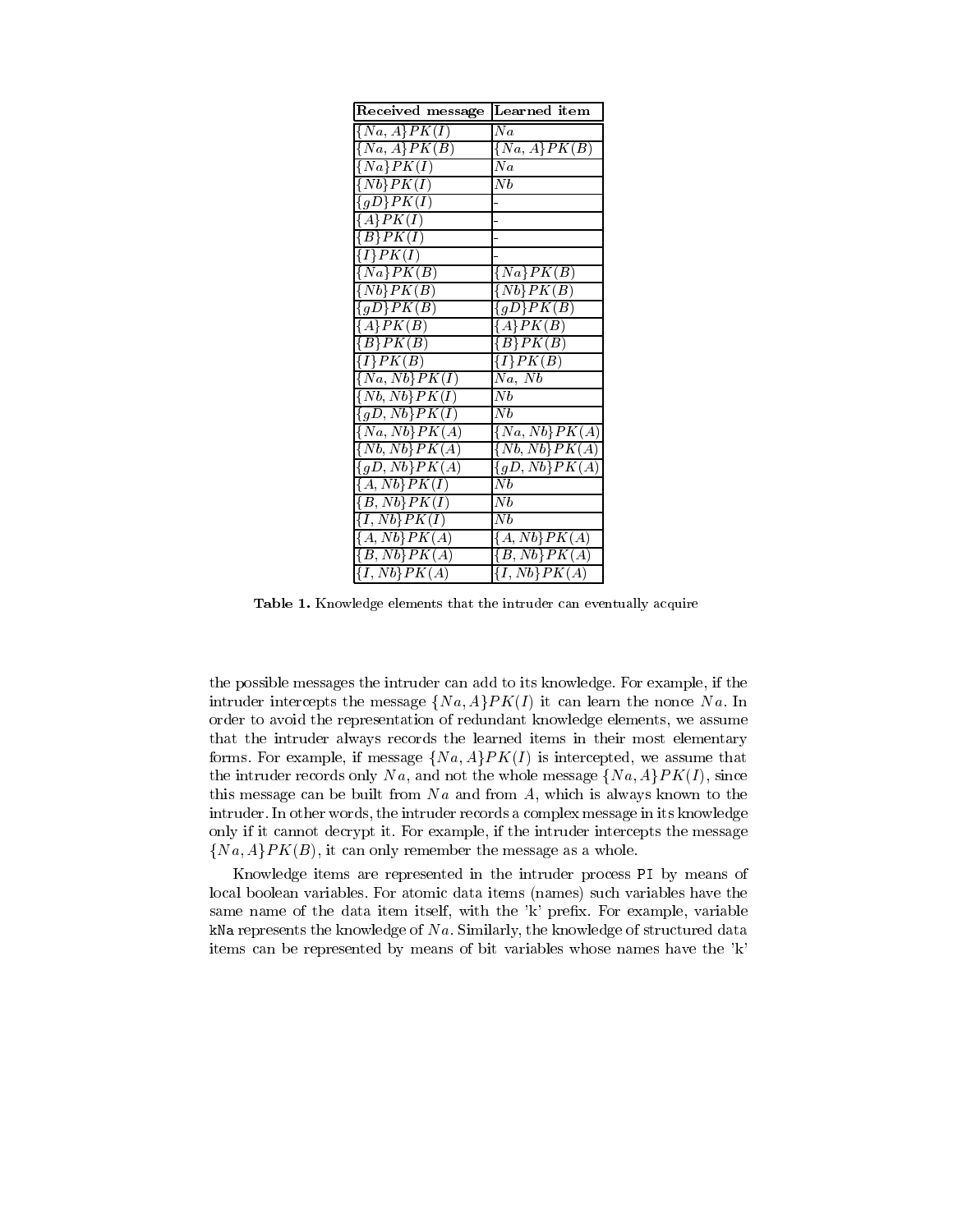| Message                       | Needed knowledge (besides initial knowledge)       |
|-------------------------------|----------------------------------------------------|
| $\{Na, A\}PK(B)$              | <i>Na</i> or $\{Na, A\}PK(B)$                      |
| $\{Na, B\}PK(B)$              | <i>Na</i> or $\{Na, B\}PK(B)$                      |
| $\overline{\{Na,I\}PK(B)}$    | <i>Na</i> or $\{Na, I\}PK(B)$                      |
| $\{Nb, A\}PK(B)$              | $\overline{Nb}$ or $\{Nb,A\}PK(B)$                 |
| $\{Nb, B\}PK(B)$              | <i>Nb</i> or $\{Nb, B\}PK(B)$                      |
| $\{Nb, I\}PK(B)$              | <i>Nb</i> or $\{Nb, I\}PK(B)$                      |
| ${gD, A}PK(B)$                |                                                    |
| $\{gD,B\}PK(B)$               |                                                    |
| ${gD, I}PK(B)$                |                                                    |
| $\{Na, A\}PK(A)$              | $N_a$ or $\{Na, A\}PK(A)$                          |
| $\{Na, B\}PK(A)$              | $[Na \text{ or } {[Na, B]}PK(A)]$                  |
| $\{Na, I\}PK(A)$              | <i>Na</i> or $\{Na, I\}PK(A)$                      |
| ${A, A}$ $PK(B)$              |                                                    |
| ${A, B}$ $PK(B)$              |                                                    |
| $\{A,I\}PK(\overline{B})$     |                                                    |
| ${B, A\} \overline{PK(B)}$    |                                                    |
| $\{B,B\}PK\overline{(B)}$     |                                                    |
| $\{B,I\}PK(\,\overline{\!B})$ |                                                    |
| $\{I,A\}P\overline{K(B)}$     |                                                    |
| ${I, B}$ $PK(B)$              |                                                    |
| ${I, I\}PK(B)$                |                                                    |
| $\{Nb\}PK(B)$                 | $Nb$ or $\{Nb\}PK(B)$                              |
|                               | $\{Na, Na\}PK(A)$ Na or $\{Na, Na\}PK(A)$          |
|                               | $\{Na, Nb\}PK(A)$ (Na and Nb) or $\{Na, Nb\}PK(A)$ |
|                               | $\{Na, gD\}PK(A)$ Na or $\{Na, gD\}PK(A)$          |

Table 2. Knowledge elements potentially needed by the intruder

prefix and include the various data fields in order of occurrence. For example, variable k Na A B will represent the knowledge of message  $\{Na, A\}PK(B)$ .

Since the messages the intruder can intercept are finite, we will also have a nite number of corresponding possible knowledge elements. Table 1 lists all the possible messages that the intruder can intercept in our sample protocol instance and, for each of them, the data items the intruder can learn from it.

A further restriction of the intruder knowledge items to be recorded is possible if we exclude the ones which can never be used by the intruder to generate valid messages. For example, if the intruder knows message  $\{Na\}PK(B)$  as a whole, it can potentially send it to  $B$ , but this one will not accept it, so it is not useful for the intruder to know that message. The set of data items potentially useful to the intruder can be computed listing all the valid messages that the intruder could eventually send to the other principals and determining, for each of them, which data items the intruder could use to build it. The result of this analysis is showed in Table 2 for our sample protocol instance.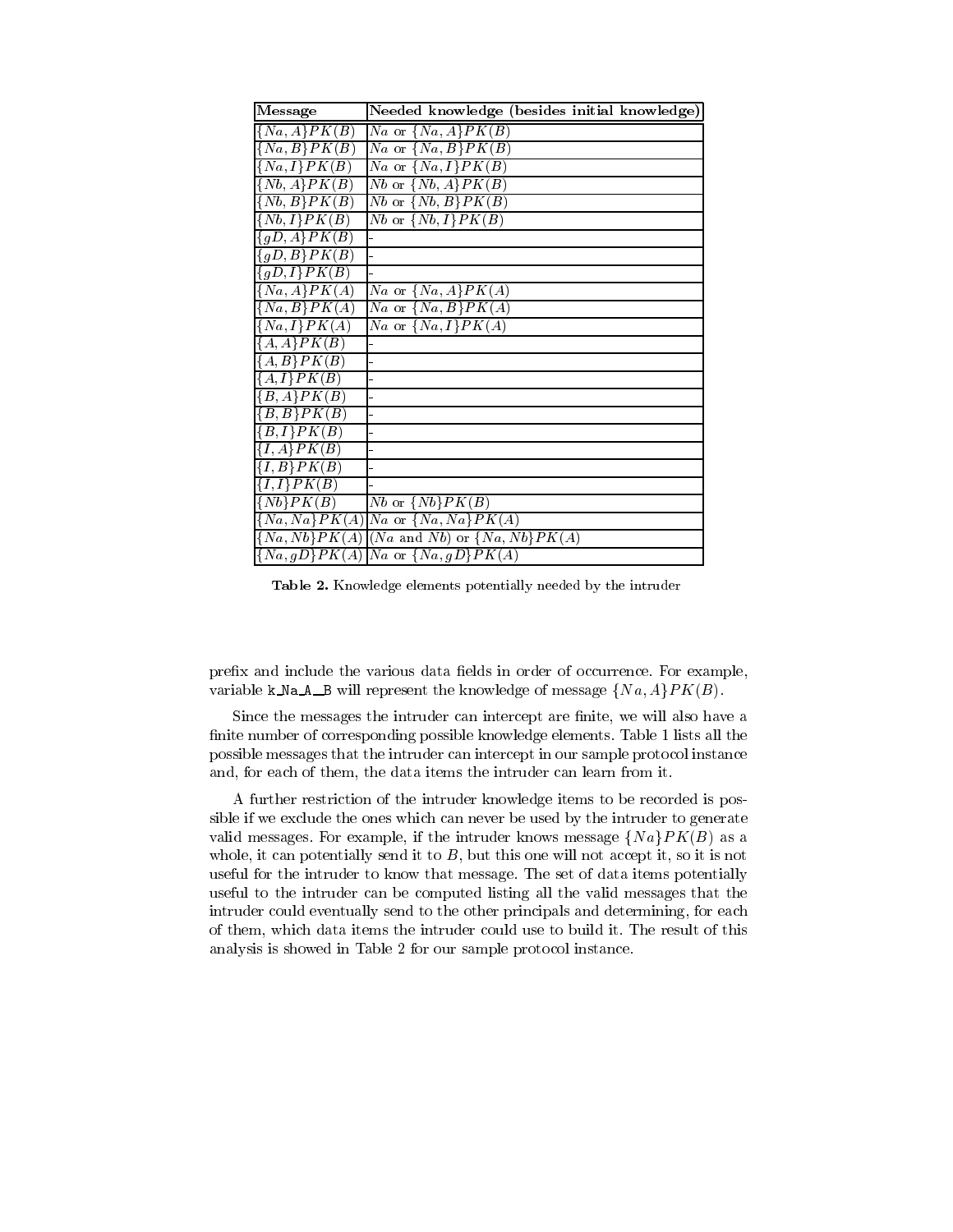The actual set of knowledge elements to be stored in the intruder is the intersection of the two sets just computed (the right columns of Tables 1 and 2):

- $-$  Nonces: Na and Nb;
- Messages as a whole:  $\{Na, Nb\}PK(A), \{Na, A\}PK(B)$  and  $\{Nb\}PK(B)$ .

Preformed these preliminary analyses, the PI proctype definition can be written as follows:

```
proctype PI ()
{\color{red} \bullet} . The contract of the contract of the contract of the contract of the contract of the contract of the contract of the contract of the contract of the contract of the contract of the contract of the contract of 
         /* The intruder always knows
             A, B, I, PK(A), PK(B), PK(I), SK(I) and gD
         \ast/\mathcal{L} . The state of \mathcal{L}bit kNa = 0; /* Intruder knows Na */bit kNb = 0; /* Intruder knows Nb */bit k_Na_Nb__A = 0; /* " " {Na, Nb}{PK(A)} */
                                         \mathbf{H}bit k_Na_A__B = 0; /* " " {Na, A}{PK(B)} */
                                          \mathbf{u}bit k_Nb__B = 0; /* " " {Nb}{PK(B)} */
                                         \mathbf{u}mtype x1 = 0, x2 = 0, x3 = 0;
         do
         :: ca ! B, gD, A, B
         :: ca ! B, gD, B, B
         :: ca ! B, gD, I, B
         :: ca ! B, A, A, B
         :: ca ! B, A, B, B
         :: ca ! B, A, I, B
         :: ca ! B, B, A, B
         :: ca ! B, B, B, B
         :: ca ! B, B, I, B
         :: ca ! B, I, A, B
         :: ca ! B, I, B, B
         :: ca ! B, I, I, B
         :: ca ! (kNa -> A : R), Na, Na, A
         \mathbf{H}ca ! (((kNa & kkNb) || k_Na_Nb_1) -& A : R),Na, Nb, A
         :: ca ! (kNa -> A : R), Na, gD, A
         :: ca ! (kNa -> A : R), Na, A, A
         :: ca ! (kNa -> A : R), Na, B, A
         :: ca ! (kNa -> A : R), Na, I, A
         :: ca ! ((kNa || kNa_A__B) -> B : R), Na, A, B
         :: ca ! (kNa -> B : R), Na, B, B
         :: ca ! (kNa -> B : R), Na, I, B
         :: ca ! (kNb -> B : R), Nb, A, B
```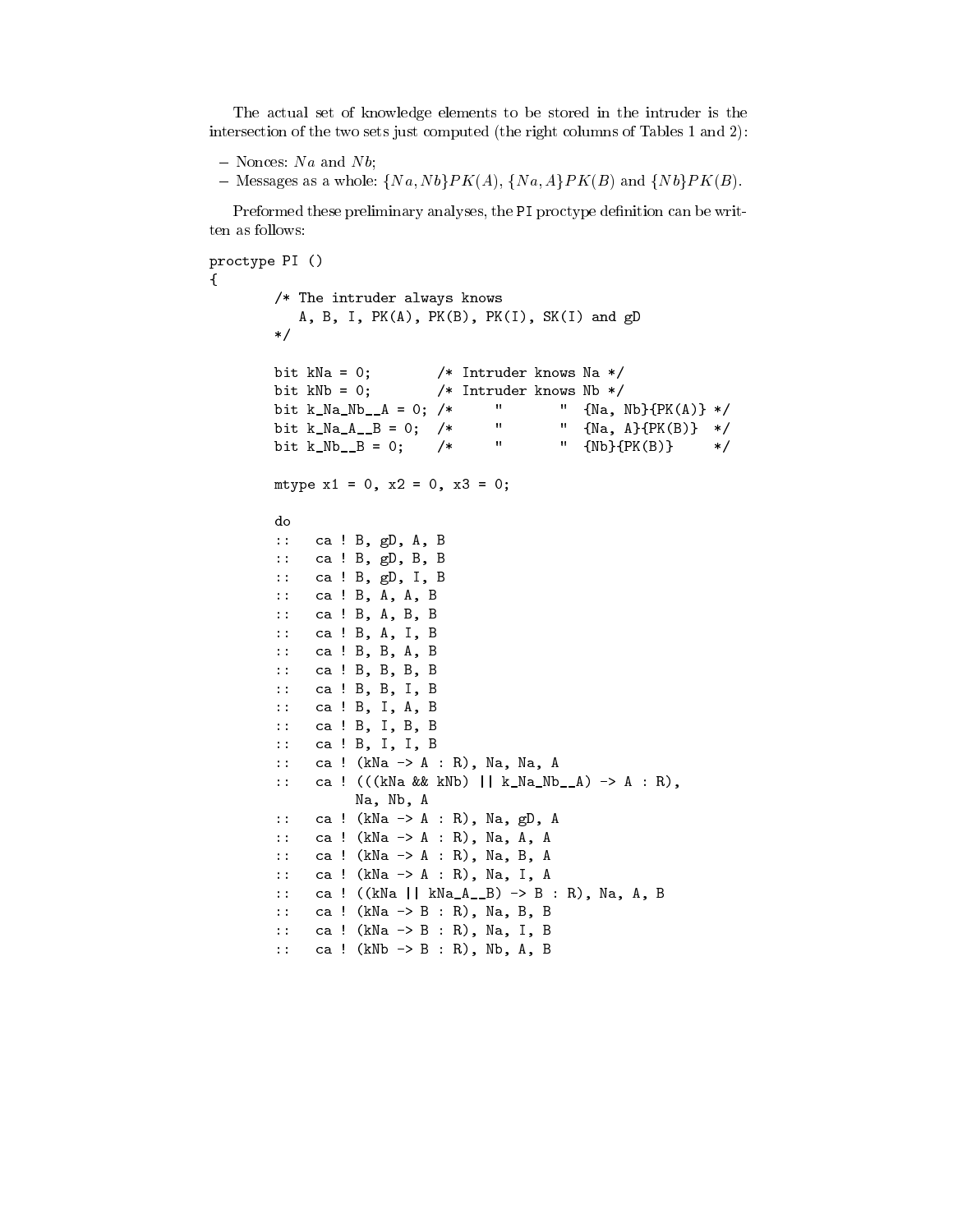```
:: ca ! (kNb -> B : R), Nb, B, B
\mathbf{H}:
    ca ! (kNb \rightarrow B : R), Nb, I, B
:: cb ! ((k_Nb__B || k_Nb) -> B : R), Nb, B
:: d_step {
    ca ? _, x1, x2, x3;
                                 if
                                 :: (x3 == 1) \rightarrow k(x1);
                                                k(x2):: else k3(x1,x2,x3)
                                fi;
                                x1 = 0;x2 = 0;x3 = 0;}
:: d_step {
    cb ? _, x1, x2; if
                                 :: (x2 == 1) -> k(x1):: else k2(x1,x2)
                                fi;
                                x1 = 0;x2 = 0;}
od
```
}

Let us first comment the variable declaration part. We have a bit variable for each knowledge item to be represented in the intruder. These variables are initially set to 0, because initially the corresponding data items are not known to the intruder. They will be set to 1 as soon as the intruder learns the corresponding item. Besides the variables used to represent the knowledge of the intruder (the ones whose name begins with k), three services variables  $x1$ ,  $x2$ and x3 are declared. The use of these ones will be explained later on.

Let us now consider the behavior description. The intruder behaves as a never ending process that spends all its time sending messages to and receiving messages from the protocol channels (ca and cb). Since each operation is atomic, the state of the intruder is determined only by the current contents of its knowledge variables (service variables are always reset to 0 after each use).

Each branch of the main repetition construct represents an input or output operation on the global channels (ca and cb).

There is one output branch for each possible message sent by the intruder. Some output branches have a pre-condition which enables them, while other output branches are not conditioned by the intruder knowledge, because the intruder always knows how to build the corresponding messages. For example, the branch:

:: ca ! B, gD, A, B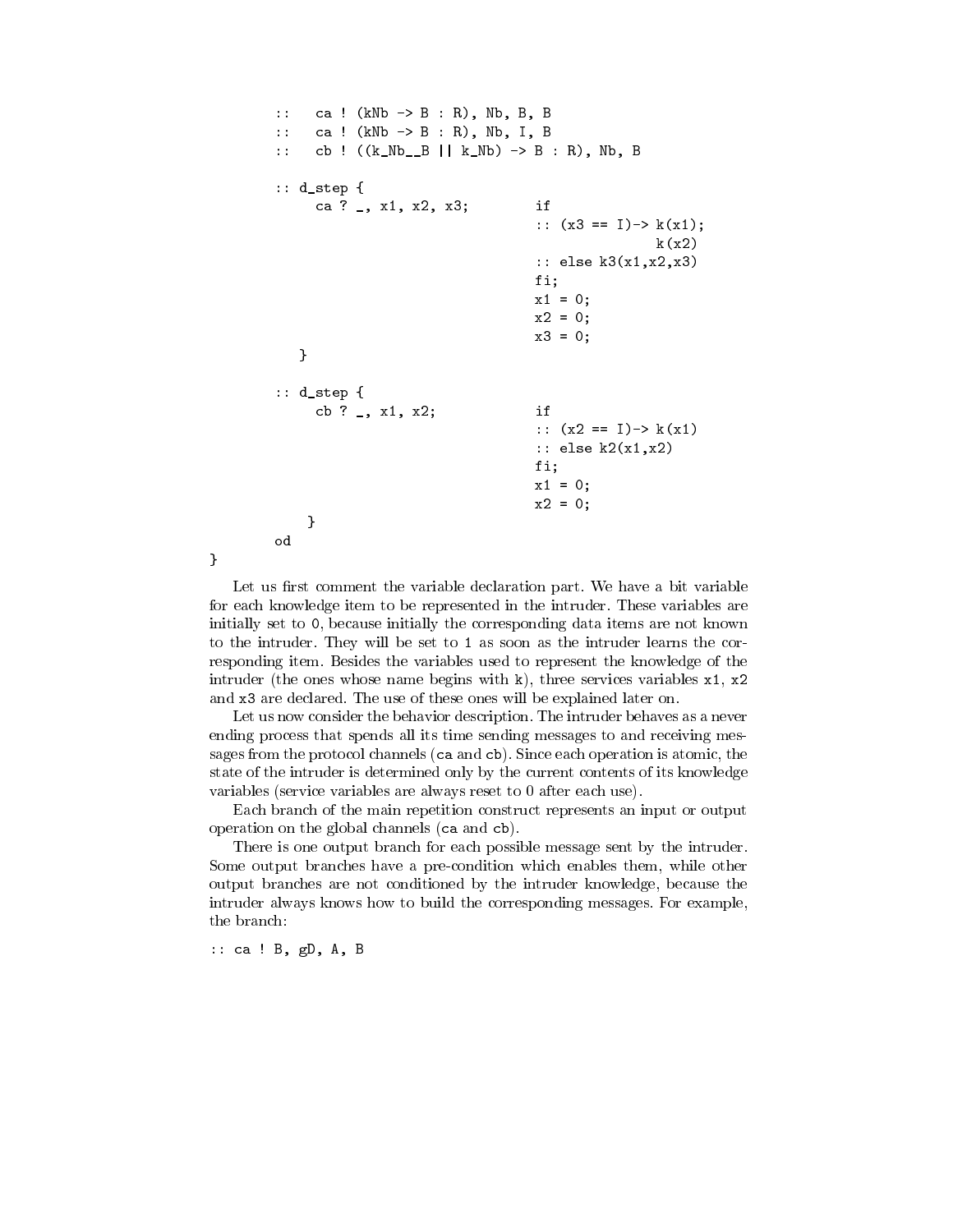representing the intruder sending the message  $\{qD, A\}PK(B)$  to B, is always executable if a process, in this case the process associated to the principal  $B$ , is ready to synchronize with the intruder process. In contrast, the branch:

```
:: ca ! (kNa-> A : R), Na, Na, A
```
representing the intruder sending the message  $\{Na, Na\}PK(A)$  to A, requires also that the intruder knows  $Na$ , i.e. that the value of the local variable kNa is 1. The conditional expression in the first position evaluates to  $A$  only if the intruder knows  $Na$ , and evaluates to a the non-existing identity  $R$  otherwise. This correctly means that the intruder can send message  $\{Na, Na\}PK(A)$  to A iff it knows  $Na$ .

For what concerns input branches, there is one of them for each channel. Each input branch includes the input operation, which records the message components in the service variables, and a series of subsequent decoding operations, which depends directly on the message structure. The setting of knowledge variables is technically obtained by the following macros, which automatically ignore useless knowledge elements:

```
if
\frac{1}{2} if \frac{1}{2} if \frac{1}{2} if \frac{1}{2} if \frac{1}{2} if \frac{1}{2} if \frac{1}{2} if \frac{1}{2} if \frac{1}{2} if \frac{1}{2} if \frac{1}{2} if \frac{1}{2} if \frac{1}{2} if \frac{1}{2} if \frac{1}{2} if \frac{1}{2} if \frac{1}{2} if 
                                 :: (x1 == Na) -> kNa = 1:: (x1 == Nb) \rightarrow kNb = 1N
                                                                                         X
                                 :: else skip \
                                 fi;
#define k2(x1, x2)i f
                                  :: (x1 == Nb & x2 == B) -> kNb_B = 1:: else skip \
                                 fi
#define k3(x1, x2, x3)if
                                  :: (x1 == Na & & x2 == A & & x & x3 == B)\rightarrow k Na A B = 1
                                  :: (x1 == Na & x& x2 == Nb & x& x3 == A)- k_Na_Nb__A = 1
                                                                                         \lambda:: else skip \
                                 fi
```
So, for example, if the intruder receives the message  $\{Na, A\}PK(I)$  from the channel ca, the variable kNa is set to 1, and, if it receives the message  $\{Nb\}PK(B)$ from channel  $cb$ , the variable  $k$  Nb  $B$  is set to 1.

Note that input operations are included in d step sequences and that variables  $x1$ ,  $x2$  and  $x3$  are always set to 0 before the end of the d\_step sequences. This has been done to reduce the amount of possible states of the intruder process.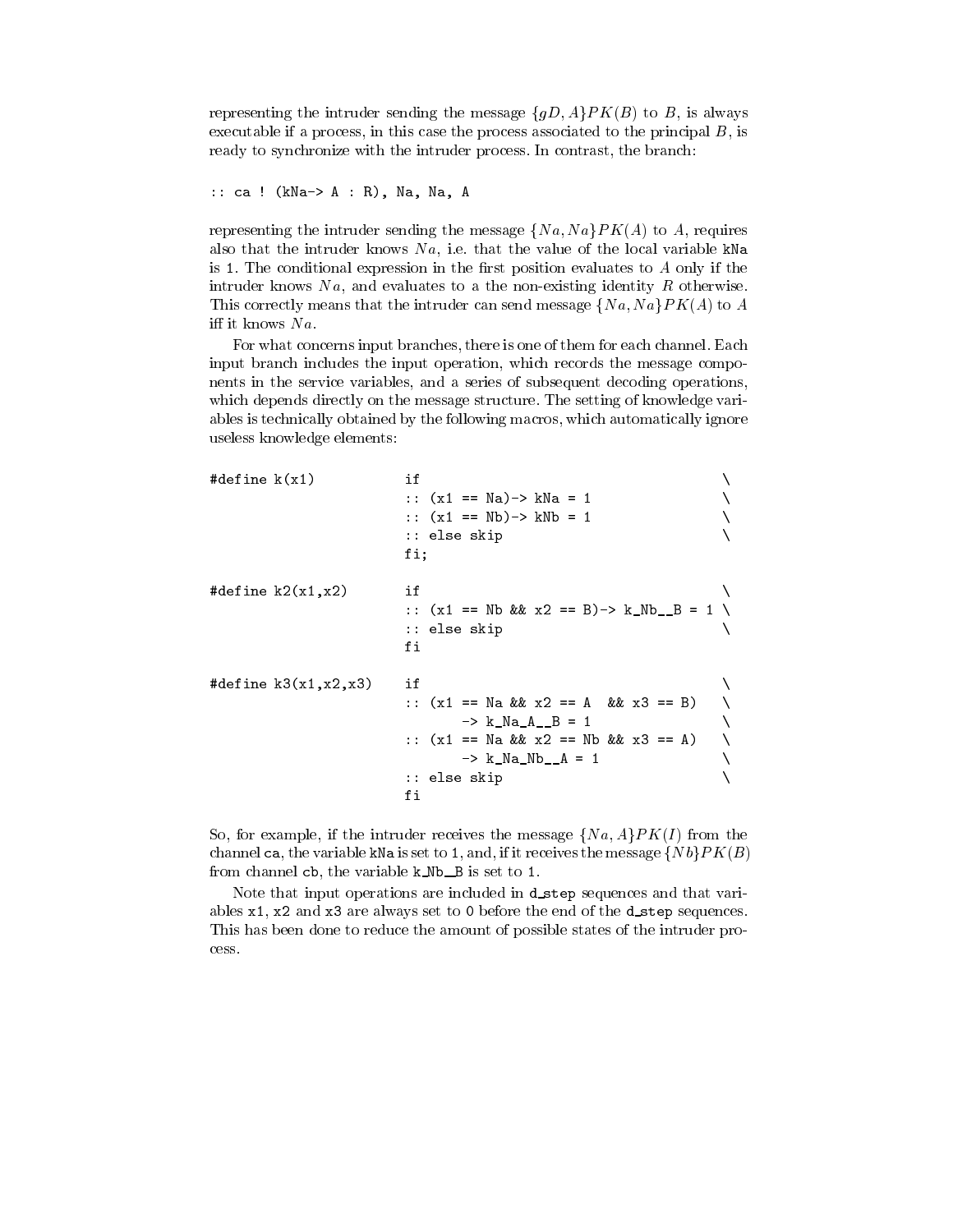

Fig. 3. The Lowe's attack on the Needham-Schroeder Public Key Authentication Protocol found by Spin.

#### $\overline{5}$ Verification results

Analyzing the previously described model with Spin (we used version 3.4.10), we were able to discover the attack described in [2] by Lowe. The verication of each property took a fraction of second. The first error trail showing the attack is reported in figure 3. As expected, verifying the model of the fixed version of the protocol proposed in  $[2]$ , we did not find any additional attack on the protocol. The number of reachable states and transitions of the two models (original and fixed protocol) for the verification of the first property (A correctly authenticates to B) are reported in table 3. In both cases, the models are referred to a conguration with one initiator, one responder and one intruder.

To evaluate the efficiency of our modeling approach, we have compared our results with the ones obtained analyzing the same instance of the Needham-Schroeder protocol using the model checker Murhi [3] and the CSP base tools Casper [10] and FDR [11] as described in [12]. All the approaches are able to discover the Lowe's attack but there are some differences in the complexity of the obtained models. The number of reachable states of our model is lower than the Murphi's one, while it is higher than the one obtained using FDR. The lower number of states of the FDR model is probably due to the fact that Casper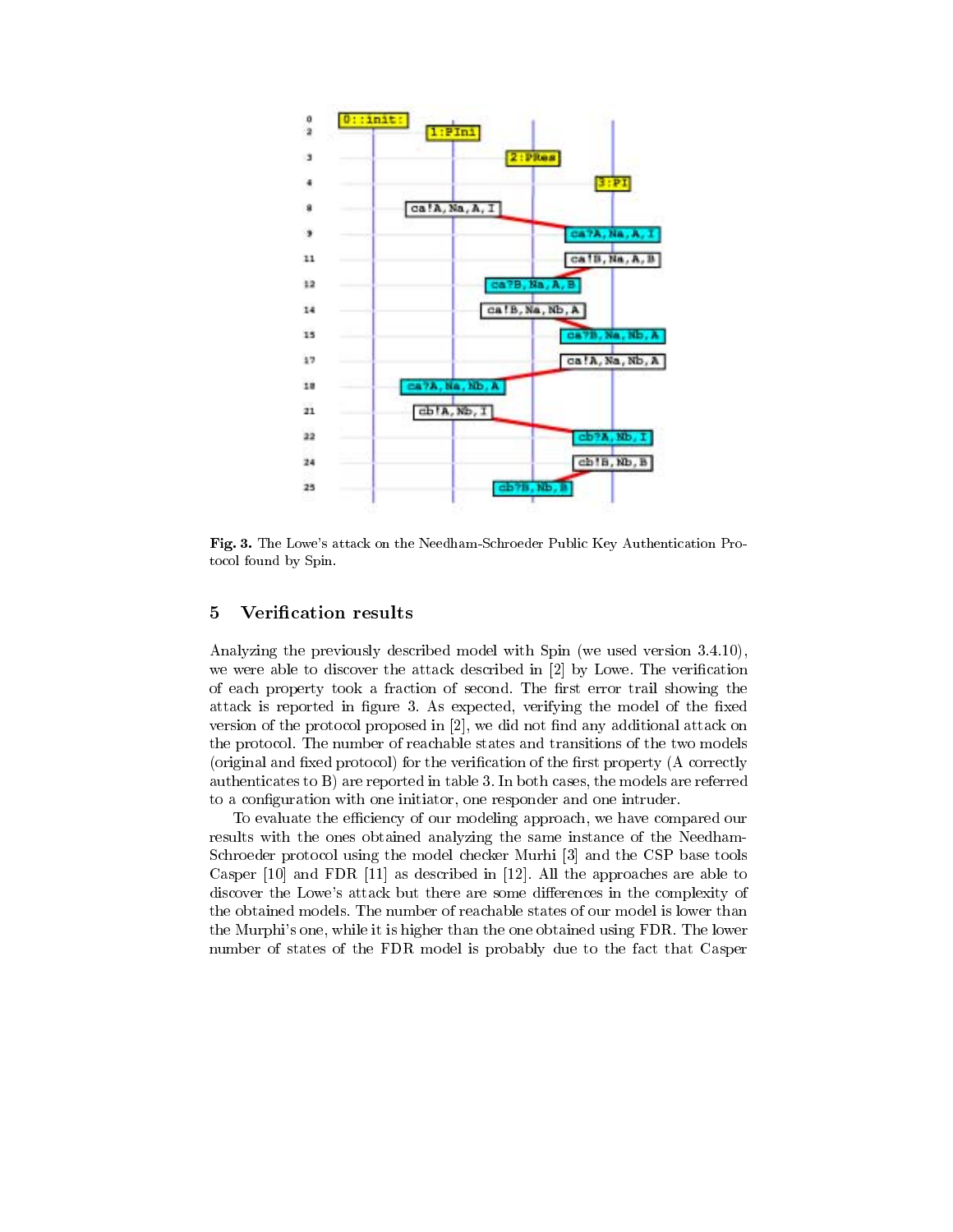| Modeled protocol              |     | States Transitions |
|-------------------------------|-----|--------------------|
| Original version (property 1) | 381 | 1195               |
| Fixed version (property 1)    | 378 | 1275               |

Table 3. Verification results

forces strict data typing, and then does not consider possible attacks due to type confusion, which instead are considered by our modeling approach.

#### 6 **Conclusions**

We have presented a way to model cryptographic protocols using Promela. The modeling approach we propose consists of specifying the protocol rules and the conguration to be checked directly in Promela. Instead, the model of the intruder, which is the most difficult part, can be constructed automatically. We described a procedure for the automatic generation of the intruder definition. Such a procedure uses complexity reduction techniques based on a preliminary data-flow analysis to build a simplified model. Following this approach we succeeded in finding the well-known attack on the Needham-Shroeder Public Key Authentication Protocol.

In this paper we have informally illustrated the procedure to construct the intruder model, using a case study. Future work includes a formal definition of the intruder construction procedure and its implementation in an automatic intruder model generator. Another possible future development is the construction of a user-friendly specication interface which makes it possible to describe the protocol rules and configuration more directly and generate the whole Promela model automatically.

# References

- 1. Clarke, E.M., Jha, S., Marrero, W.: Verifying security protocols with Brutus. ACM Transactions on Software Engineering and Methodology 9 (2000) 443-487
- 2. Lowe, G.: Breaking and fixing the Needham-Shroeder public-key protocol using FDR. In: Proceeding of TACAS96, LNCS 1055, Springer-Verlag  $(1996)$  147-166
- 3. Mitchell, J.C., Mitchell, M., Stern, U.: Automated analysis of cryptographic protocols using murphi. In: Proceedings of the 1997 Conference on Security and Privacy  $(S&P-97)$ , Los Alamitos, IEEE Press (1997) 141-153
- 4. Josang, A.: Security protocol verication using SPIN. SPIN'95 Workshop (1995)
- 5. Needham, R.M., Schroeder, M.D.: Using encryption for authentication in large networks of computers. Communications of the ACM 21 (1978) 993-999
- 6. Diffie, W., Hellman, M.: New directions in cryptography. IEEE Transactions on Information Theory IT-22 (1976) 644-654
- 7. Rivest, R.L., Shamir, A., Adleman, L.M.: A method for obtaining digital signatures and public-key cryptosystems. Communications of the ACM  $21$  (1978) 120-126